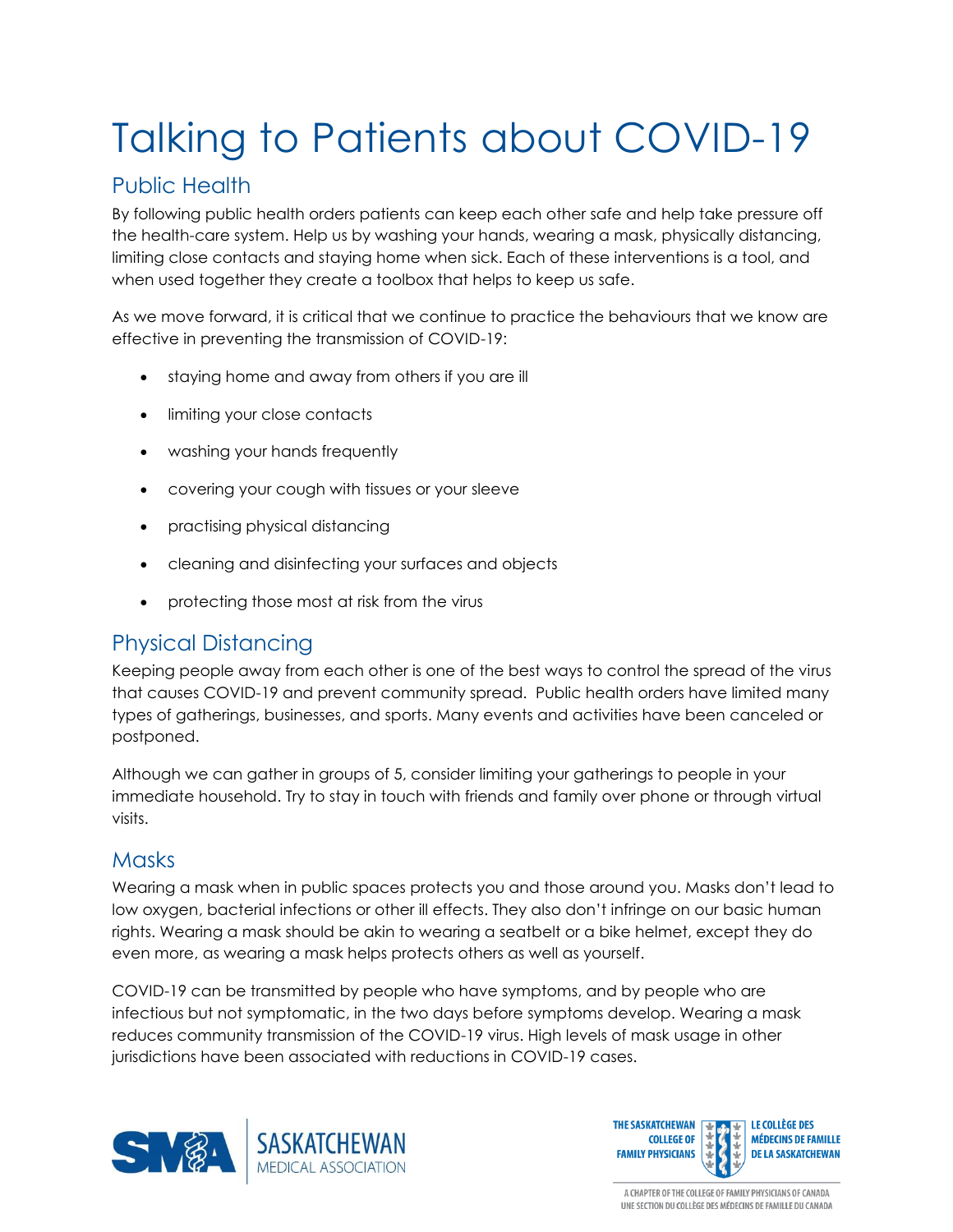Wearing a mask in public can be considered an additional line of defense, but does not replace the need for other public health measures that are proven to prevent the spread of COVID-19:

- Stay home as much as possible, especially if you are sick.
- Limit your close contacts
- Practice physical distancing (maintain a minimum of two metres between yourself and others who are not from your household).
- Wash your hands for at least 20 seconds with soap and water, or sanitize your hands with alcohol-based sanitizer for 20 seconds if you have no immediate access to soap and running water.
- Cough or sneeze into a tissue or the bend of your elbow.

#### What else can you do?

#### **Download the COVID Alert app**

- Download the COVID Alert app. It can help speed up contact tracing, which is important to identify cases of COVID.
- Public health personnel performing contact tracing are stretched and overwhelmed.
- [https://www.canada.ca/en/public-health/services/diseases/coronavirus-disease-covid-](https://www.canada.ca/en/public-health/services/diseases/coronavirus-disease-covid-19/covid-alert.html)[19/covid-alert.html](https://www.canada.ca/en/public-health/services/diseases/coronavirus-disease-covid-19/covid-alert.html)

#### **Get your flu shot**

- Influenza and COVID-19 share many of the same symptoms If we start to see rising rates of influenza coupled with COVID-19, our health-care system will be stressed further
- The flu shot is accessible, safe and can help keep us all safe.
- Contact your physician's clinic or pharmacy to get your flu shot.

#### **Resources**

The Government of Saskatchewan website has information on COVID-19 that is helpful including a self-assessment tool, testing information, and a dashboard of current statistics on COVID-19 cases in Saskatchewan at [http://Saskatchewan.ca/covid19.](http://saskatchewan.ca/covid19)



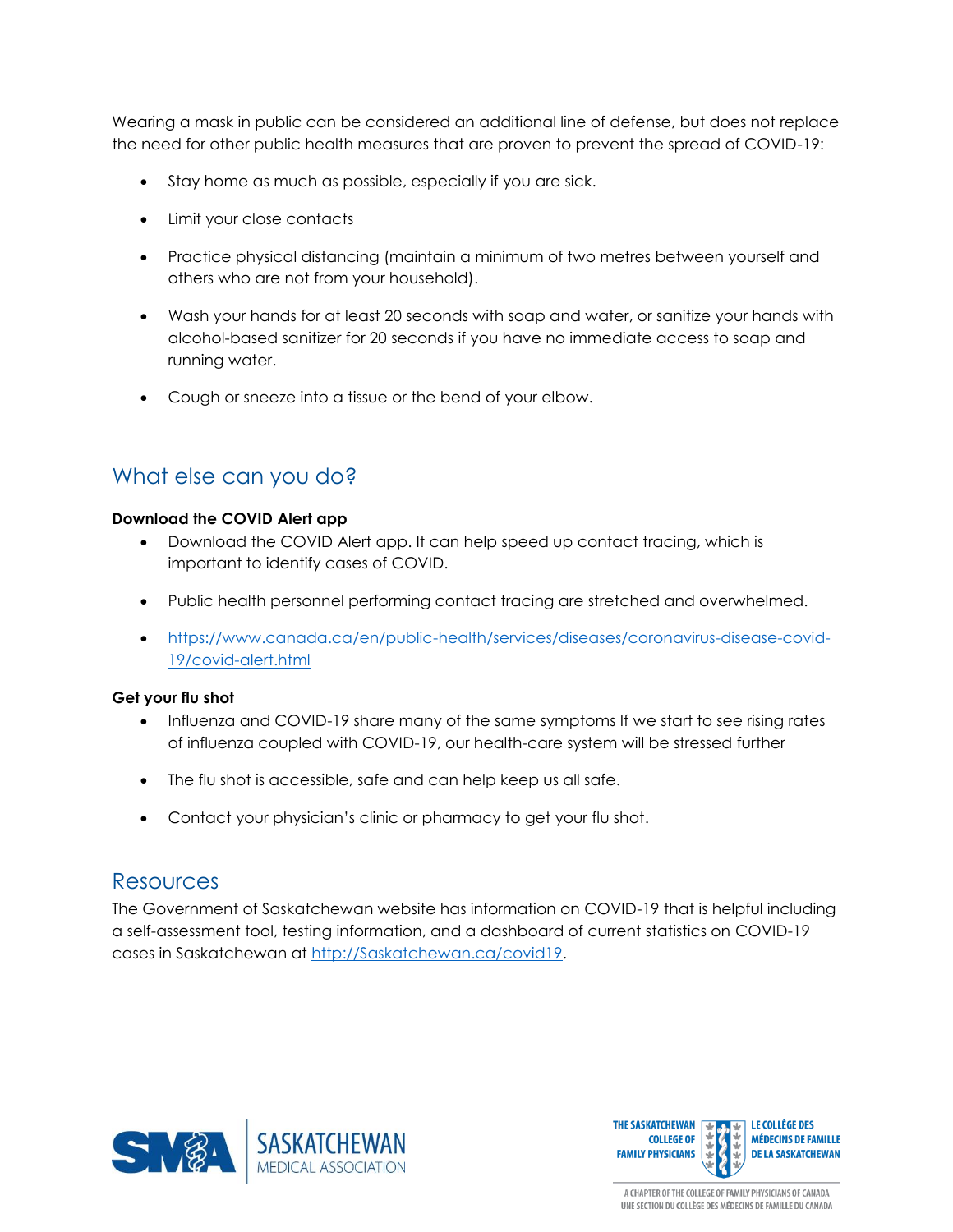**Adapted from the Mayo Clinic Health System**

# [COVID-19 Myths Debunked](https://www.mayoclinichealthsystem.org/hometown-health/featured-topic/11-covid-19-myths-debunked?linkId=103808098&fbclid=IwAR1SlRlEo_hLWn028PU67hnYG_2k-N-do6HwtAj42EUlGAPhnTJ1cEfM01I)

#### Myth: Spikes in COVID-19 cases are because of increased testing.

**Fact:** The rise in infections is not related to increased testing. Of greater concern than the number of tests performed is the increase in the percentage of positive results. This means that the virus is quickly spreading in our communities. [Learn about testing in Saskatchewan.](https://www.saskatchewan.ca/government/health-care-administration-and-provider-resources/treatment-procedures-and-guidelines/emerging-public-health-issues/2019-novel-coronavirus/testing-information) The number of total and daily tests can be viewed on the [Saskatchewan Government website here.](https://dashboard.saskatchewan.ca/health-wellness/covid-19/tests#new-tests-tab)

COVID-19 testing is critical, as it helps people make decisions to self-isolate and guides health care providers' decisions for medical treatment. Widespread testing also allows local health departments to monitor the virus' spread, and make recommendations to schools and businesses.

# Myth: We can achieve herd immunity by letting the virus spread through the population.

**Fact:** Herd immunity occurs when a large portion of a community (the herd) becomes immune to a disease, making the spread of disease from person to person unlikely. As a result, the whole community becomes protected — not just those who are immune. There are some significant problems with relying on community infection to create herd immunity to the virus that causes COVID-19. First, it isn't yet clear if infection with the COVID-19 virus makes a person immune to future infection. If it does not create immunity, herd immunity will not work.

Even if COVID-19 infection creates long-lasting immunity to SARS-CoV-2, the virus that causes COVID-19, a large number of people would have to become infected to reach the herd immunity threshold. Experts estimate that 70% of the population in Saskatchewan. — more than 800 thousand people — would have to recover from COVID-19 to halt the epidemic. This amount of infection also could lead to serious, and potentially long-term, complications and too many preventable deaths. If many people become sick with COVID-19 at once, the health care system could quickly become overwhelmed. And if the health care system is overwhelmed patients with serious health conditions or injuries unrelated to COVID-19, like heart attacks, strokes and major trauma may not be able to get the care they need.

# Myth: The number of COVID-19 deaths is much lower, and the disease is overblown.

**Fact:** This myth stems from a [CDC table](https://www.cdc.gov/nchs/nvss/vsrr/covid_weekly/index.htm?fbclid=IwAR2-muRM3tB3uBdbTrmKwH1NdaBx6PpZo2kxotNwkUXlnbZXCwSRP2OmqsI#Comorbidities) that showed the majority of people who died of COVID-19 had multiple causes listed on their death certificate. The myth speculates the majority of these deaths were the result of another pre-existing condition, such as heart or lung conditions, weakened immune systems, severe obesity or diabetes.



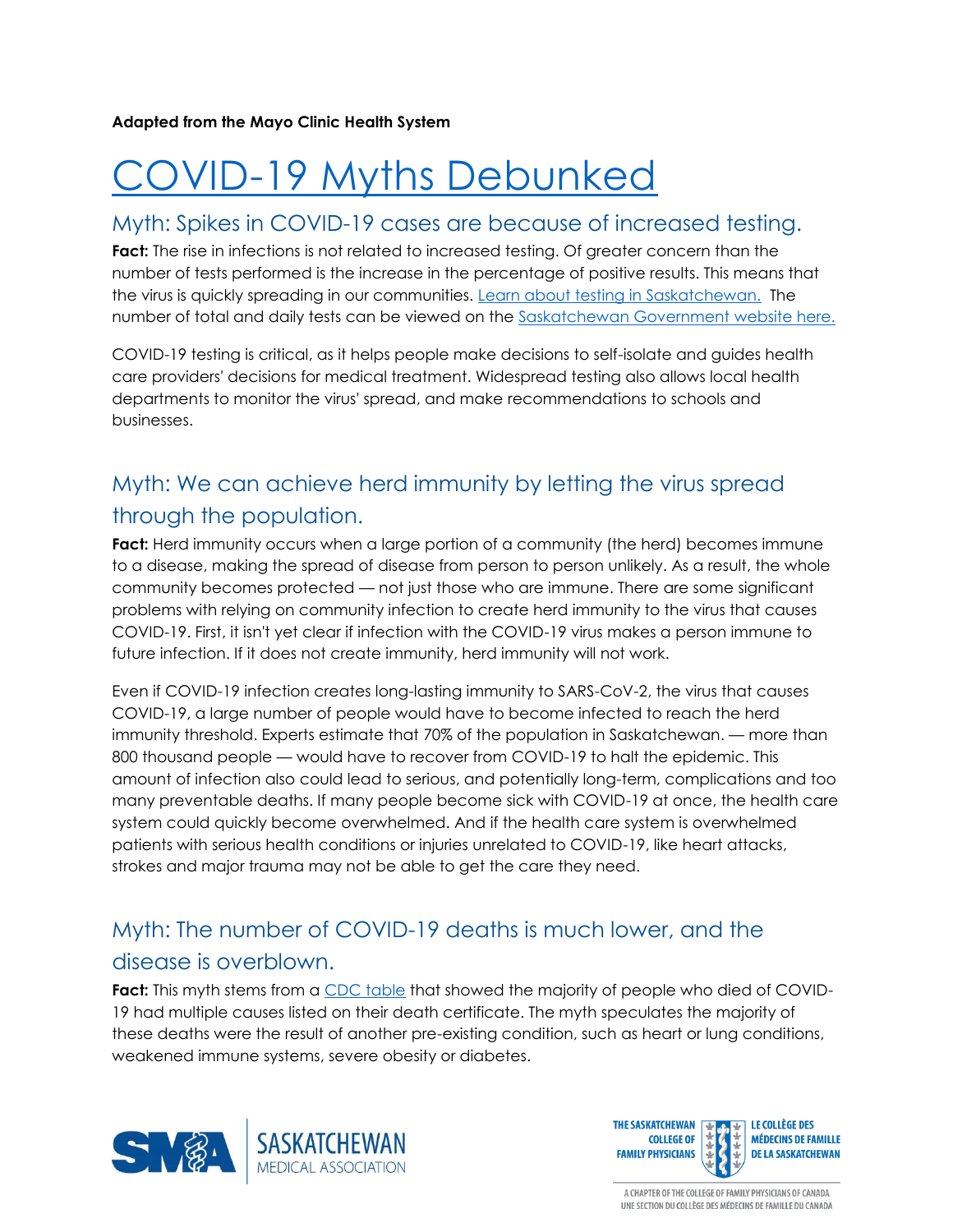The problem with this reasoning is the vast majority of these people could have lived much longer if they had not contracted COVID-19. The CDC explained, "For deaths with conditions or causes in addition to COVID-19, on average, there were 2.6 additional conditions or causes per death." This aligns with what public health officials have said before: The risk of developing dangerous symptoms of COVID-19 may be increased for people who are older and people of any age who have other serious health problems.

# Myth: Only the elderly or those with underlying health conditions will get seriously ill and require hospitalization for COVID-19.

**Fact:** People of all ages can contract COVID-19. The risk of developing dangerous symptoms from COVID-19 may be increased in people who are older or in people of any age who have other serious health problems, such as heart or lung conditions, weakened immune systems, severe obesity or diabetes.

People of all ages are being hospitalized with COVID-19. The average age of patients hospitalized because of COVID-19 fluctuates day-to-day and sometimes includes those under 40. Concerning numbers of patients, including those between 20 and 40, have experienced serious and potentially long term effects.

### Myth: The quality of COVID-19 data cannot be trusted.

Fact: Early in the pandemic, information about COVID-19 was changing often as physicians and scientists learned about the new virus. This may have led some people to be concerned with the reliability of the data and information. In addition, partisan approaches and messaging led to further skepticism.

However, we do know hospitals across the prairies are seeing a dramatic increase in the number of patients needing to be hospitalized for COVID-19. Over the past few weeks, the number of patients with COVID-19 in the Saskatchewan System hospitals has significantly increased [from 34](https://dashboard.saskatchewan.ca/health-wellness/covid-19-cases/hospitalized)  [on November 2nd to 132 on December 2nd.](https://dashboard.saskatchewan.ca/health-wellness/covid-19-cases/hospitalized) This situation has the potential to overwhelm hospital resources, and impact the availability to provide preventive and emergent care in our communities.

## Myth: Cold weather and snow can kill COVID-19.

There is no scientific evidence to believe colder weather can kill COVID-19 or other viruses. The normal human body temperature remains around 36.5 C to 37 C, regardless of the external temperature or weather. We have seen super spreader events taking place in colder environments such as hockey and curling rinks.

#### **Use these practices to reduce the spread of COVID-19 in our communities:**

Wear a mask in public. I wear a mask to protect you. You wear a mask to protect me.



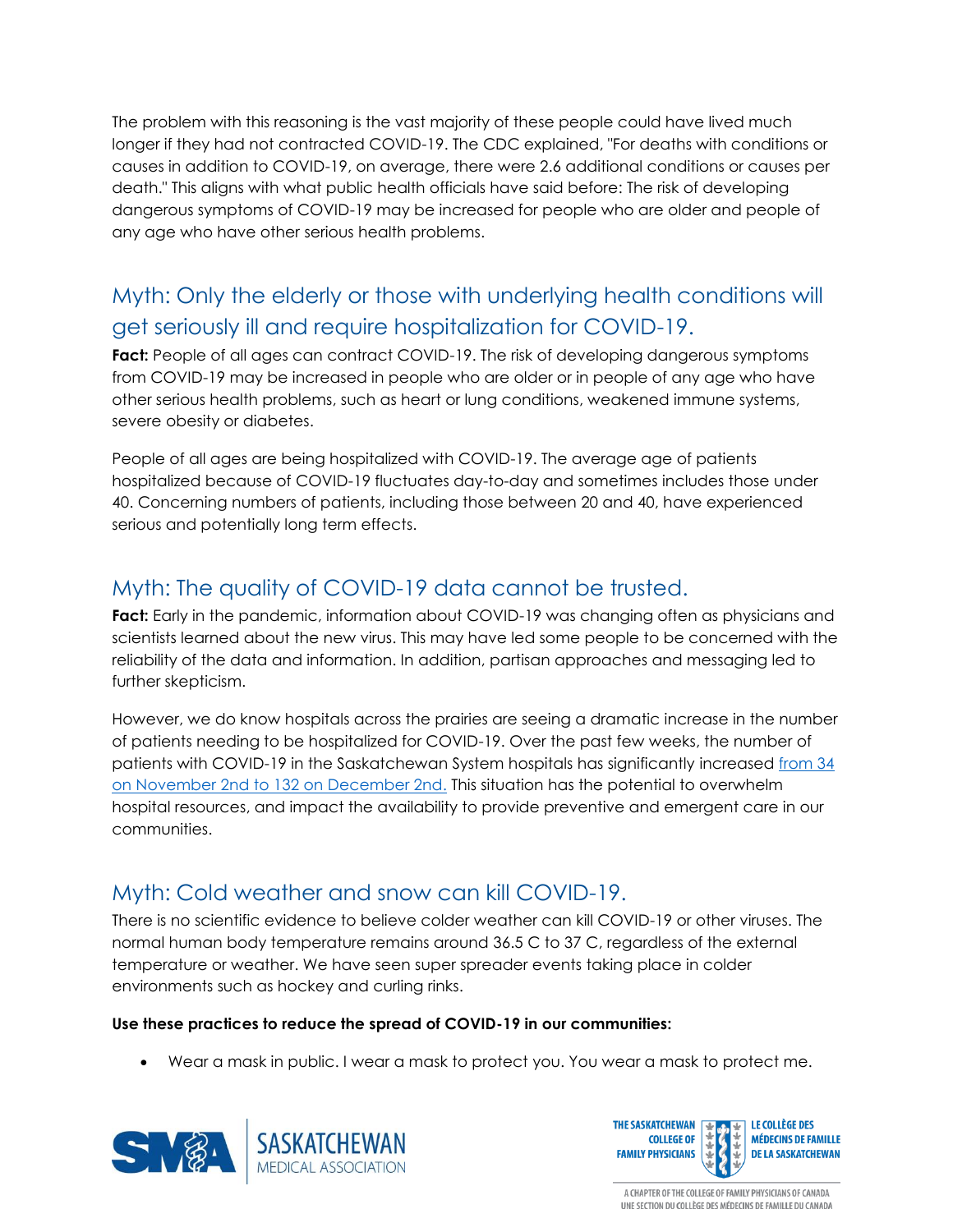- Keep your physical distance two metres or about two arms' lengths apart from other people.
- Avoid in-person gatherings with anyone outside your immediate household
- Wash your hands with soap and water. It's simple and effective.
- Stay home if you do not feel well.
- Get a test if you have [COVID-19 symptoms.](https://www.saskatchewan.ca/government/health-care-administration-and-provider-resources/treatment-procedures-and-guidelines/emerging-public-health-issues/2019-novel-coronavirus/about-covid-19#symptoms) Call your family physician or 811 to schedule a test.
- Self-isolate if you have been around someone who is sick or tested positive.

Learn more about other [common myths about preventing or treating COVID-19 infection.](https://www.mayoclinichealthsystem.org/hometown-health/speaking-of-health/debunking-covid-19-myths)

# Myth: I'm currently taking an antibiotic, so this may prevent or treat COVID-19.

Fact: Antibiotics treat only bacteria, not viruses. COVID-19 is caused by a virus. Therefore, antibiotics should not be used for prevention or treatment. However, some people who are hospitalized for COVID-19 may receive antibiotics because they have a different bacterial infection at the same time. There is currently no licensed medication to cure COVID-19. If you have symptoms, call your health care provider or 811 for assistance.

## Myth: COVID-19 is no worse than the seasonal flu.

Fact: During the COVID-19 pandemic, you may have heard that COVID-19 is similar to the flu. It is true both are contagious respiratory diseases caused by viruses, and people with COVID-19 and the flu may share some common symptoms.

However, after closer comparison, the viruses have been found to affect people differently and have differences. [Symptoms of COVID-19 and the flu](https://www.mayoclinichealthsystem.org/hometown-health/speaking-of-health/coronavirus-versus-flu-similarities-differences) appear at different times. COVID-19 symptoms generally appear two to 14 days after exposure. Flu symptoms usually appear about one to four days after exposure. With COVID-19, you may experience loss of taste or smell.

COVID-19 appears to be more contagious and spread more quickly than the flu. Severe illness, such as lung injury, may be more frequent with COVID-19 than with influenza. The death rate also appears to be higher with COVID-19 than the flu. COVID-19 can cause different complications than the flu, such as blood clots and [multisystem inflammatory syndrome](https://www.mayoclinic.org/diseases-conditions/mis-c-in-kids-covid-19/symptoms-causes/syc-20502550) in children.

Another difference is the flu can be treated with antiviral drugs. No antiviral drugs are currently approved and available to treat COVID-19. Researchers are evaluating many drugs and treatments for COVID-19. Some drugs may help reduce the severity of COVID-19.

The weekly report of [influenza cases in Canada can be found here.](https://www.canada.ca/en/public-health/services/diseases/flu-influenza/influenza-surveillance/weekly-reports-2020-2021-season.html)